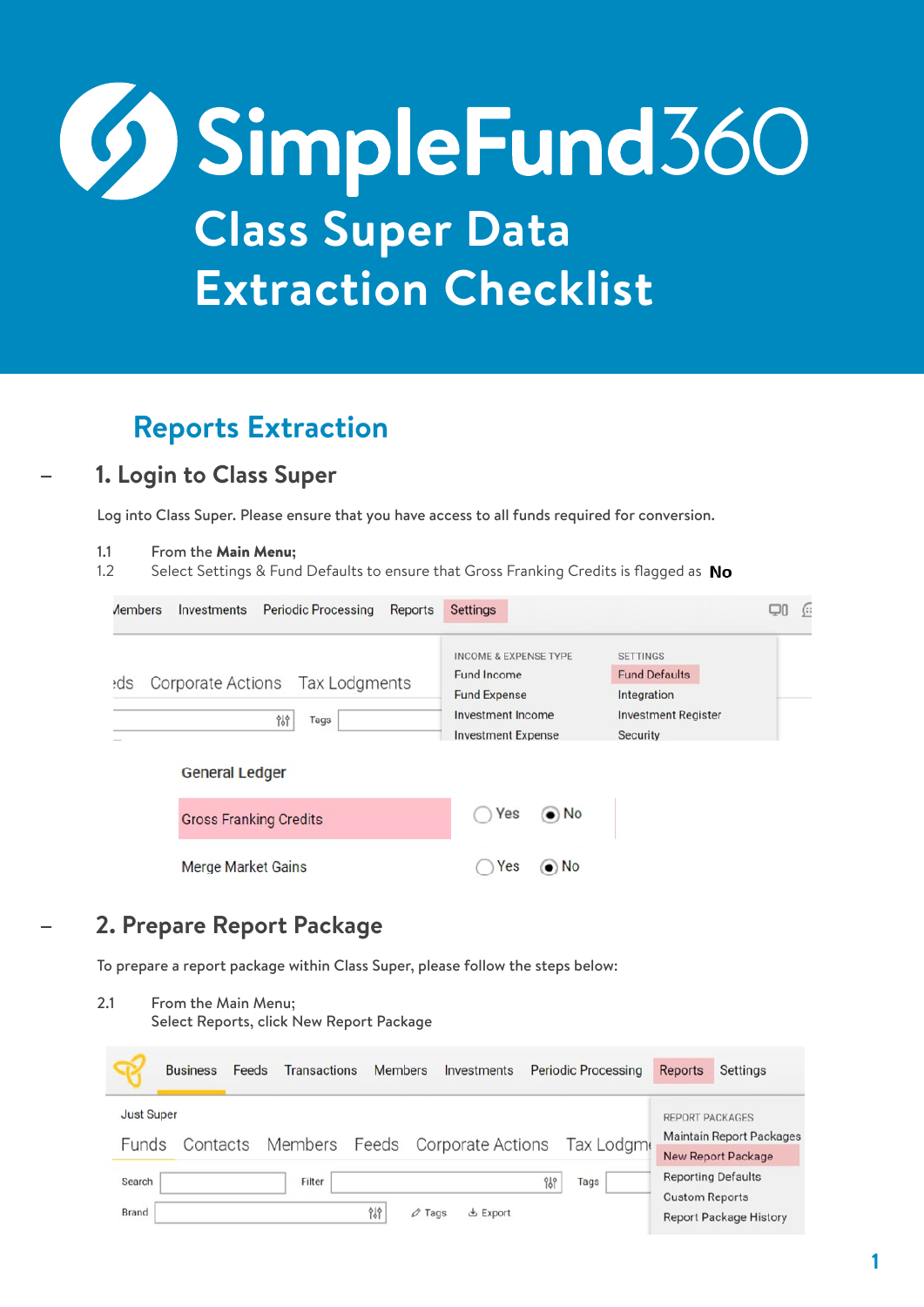- 2.2 From the New Report Package Screen;
- Rename the Package Name to BGL Conversion.
- Ensure the Report Date Range is entered as the year that you are converting the fund for (e.g. 01/07/XXXX – 30/06/XXXX).
- Ensure that the Output Type is selected as Export and that the Output Format is selected as PDF.

| Run<br>Save              | Clone                  | Lock               | Delete                             |                                    |                |
|--------------------------|------------------------|--------------------|------------------------------------|------------------------------------|----------------|
| Summary                  | <b>Common Settings</b> | History<br>Reports |                                    |                                    |                |
| Package Name             |                        |                    | <b>BGL Conversion 1</b>            |                                    |                |
| Brand                    |                        |                    |                                    | $\checkmark$                       |                |
| <b>Report Date Range</b> |                        |                    |                                    | $\frac{1}{\sqrt{2}}$ to            | a.             |
| Reports                  |                        | View               | Manage                             | 0 Reports                          |                |
| <b>Output Settings</b>   |                        |                    |                                    |                                    |                |
| Output Type              |                        |                    | <b>Individual Selected Reports</b> | <b>Combined Report</b><br>$\left($ | $\odot$ Export |
| <b>Output Format</b>     | $\mathbb{Z}$           | $\odot$ PDF        | RTF / Word                         | CSV<br>M                           |                |

- Under the Common Settings tab, ensure: Rounding: Select No

| Clone<br>Save<br>Run              | Lock<br>Delete                         |
|-----------------------------------|----------------------------------------|
| <b>Common Settings</b><br>Summary | Reports<br>History                     |
| <b>Draft Watermark</b>            | $\bullet$ No<br>Yes                    |
| <b>Report Header</b>              | $\odot$ No<br>Yes                      |
| Page Footer                       | Page Numbers Only<br>$\odot$ No<br>Yes |
| <b>Dollar Sign</b>                | $\odot$ No<br>Yes                      |
| <b>Negative Amount</b>            | <b>Brackets</b><br><b>Minus Sign</b>   |
| Rounding                          | $\odot$ No<br>$\bigcap$ Yes            |
| <b>Include Asset Codes</b>        | No<br>Yes<br>$\bullet$                 |

**BGL Conversion 1**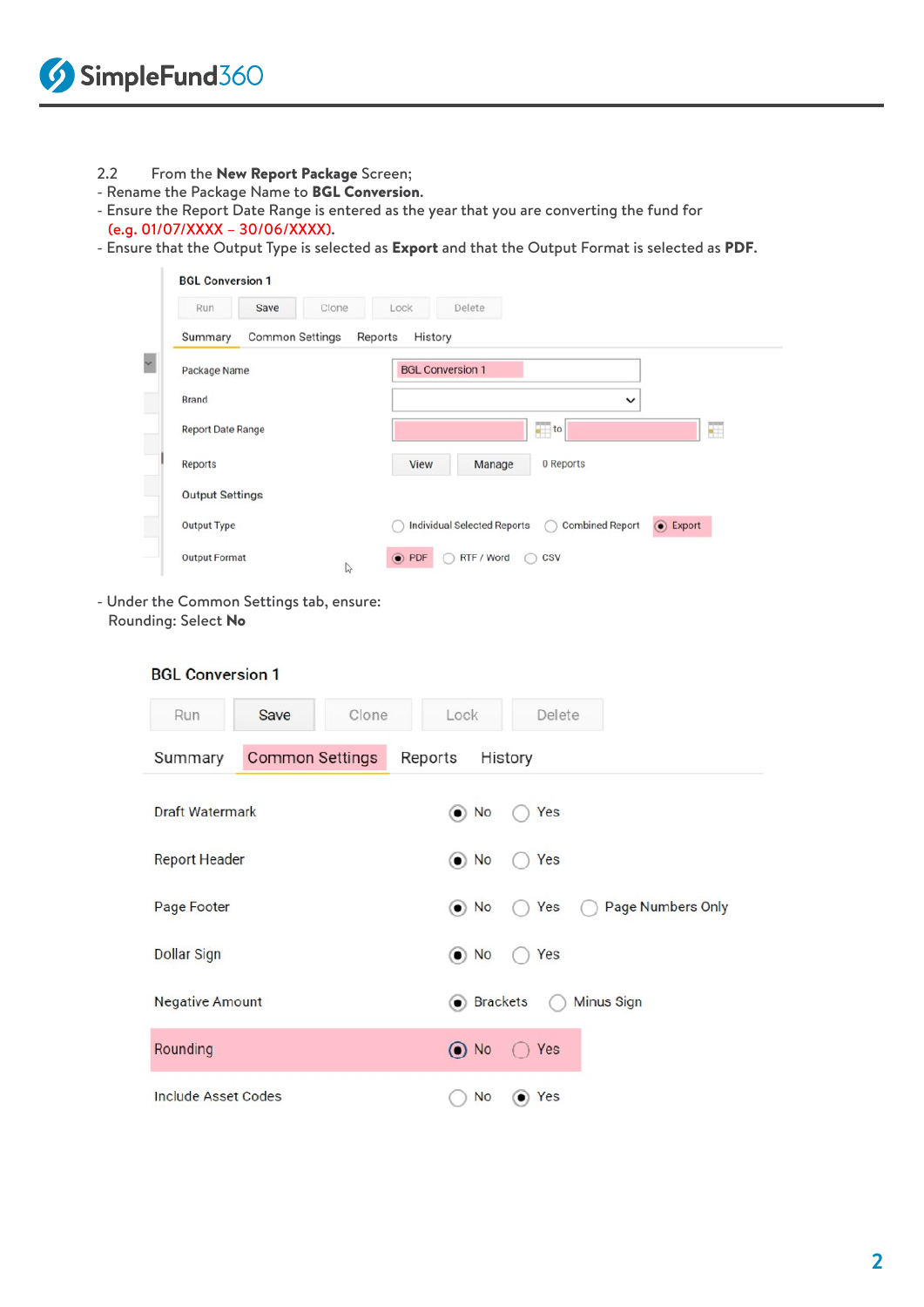

#### 2.3 Under the Reports tab, select Manage Reports.

| Run                     | Save                   | Clone | Lock    | Delete                   |                                        |
|-------------------------|------------------------|-------|---------|--------------------------|----------------------------------------|
| Summary                 | <b>Common Settings</b> |       | Reports | History                  |                                        |
| <b>Included Reports</b> |                        |       |         | <b>Report Parameters</b> |                                        |
|                         | Manage Reports         |       |         |                          | Select a report to view its parameters |
| <b>Report Name</b>      |                        |       |         |                          |                                        |

- Investment Summary Report
- General Ledger Account Movement Report
- Member Statement
- Operating Statement (Profit and Loss) Report
- Statement of Financial Position
- Trial Balance
- Notes to Financial Statements
- Annual Return SMSF
- Detailed Investment Transaction Report
- Realised Capital Gain Report
- Unrealised Capital Gain Report
- **CGT Relief Application Minutes**

To add these reports to the BGL Conversion package, search the report under the All Reports tab and click + (or drag & drop) to add the report to the Included Reports tab. Once all reports have been added, click OK.

| Search<br>All Reports                            |                           | Add selected reports | <b>Included Reports</b>                         |                           | Remove selected reports |   |                    |
|--------------------------------------------------|---------------------------|----------------------|-------------------------------------------------|---------------------------|-------------------------|---|--------------------|
| <b>Report Name</b>                               | Category                  | Custom               | <b>Report Name</b>                              | Category                  | Custom                  |   |                    |
| <b>Activity Statement</b>                        | <b>Tax Reports</b>        | ÷                    | <b>Fund Details Report</b>                      | Fund Reports              |                         |   | $\bullet$ $\times$ |
| Preparation<br>Annual Return - SMSF              | <b>Tax Reports</b>        | $+$                  | Investment Summary<br>Report                    | <b>Investment Reports</b> |                         |   | $**$               |
| Annual Return CGT<br>Schedule - SMSF             | <b>Tax Reports</b>        | ÷                    | <b>Investment Revaluation</b><br>Report         | <b>Investment Reports</b> |                         | ٠ | $\times$           |
| Annual Return Losses                             | <b>Tax Reports</b>        | $\ddot{}$            | Member Statement                                | Member Reports            |                         |   | $x^*$              |
| Schedule - SMSF<br>Annual Trustee                | Minutes                   | $\ddot{}$            | Operating Statement<br>(Profit and Loss) Report | Accounting Reports        |                         | ٠ | $\times$           |
| Minutes/Resolutions<br>Asset Strategy Comparison | <b>Investment Reports</b> | $\ddot{}$            | <b>Statement of Financial</b><br>Position       | <b>Accounting Reports</b> |                         |   | $* x$              |
| Audit Engagement Letter                          | Auditing Reports          | $+$                  | <b>Trial Balance</b>                            | <b>Accounting Reports</b> |                         |   | $* \times$         |
| Audit Planning Memo                              | Auditing Reports          | ÷<br>٠               | Notes to the Financial<br>Statemente            | <b>Accounting Reports</b> |                         |   | $*$ $\times$ .     |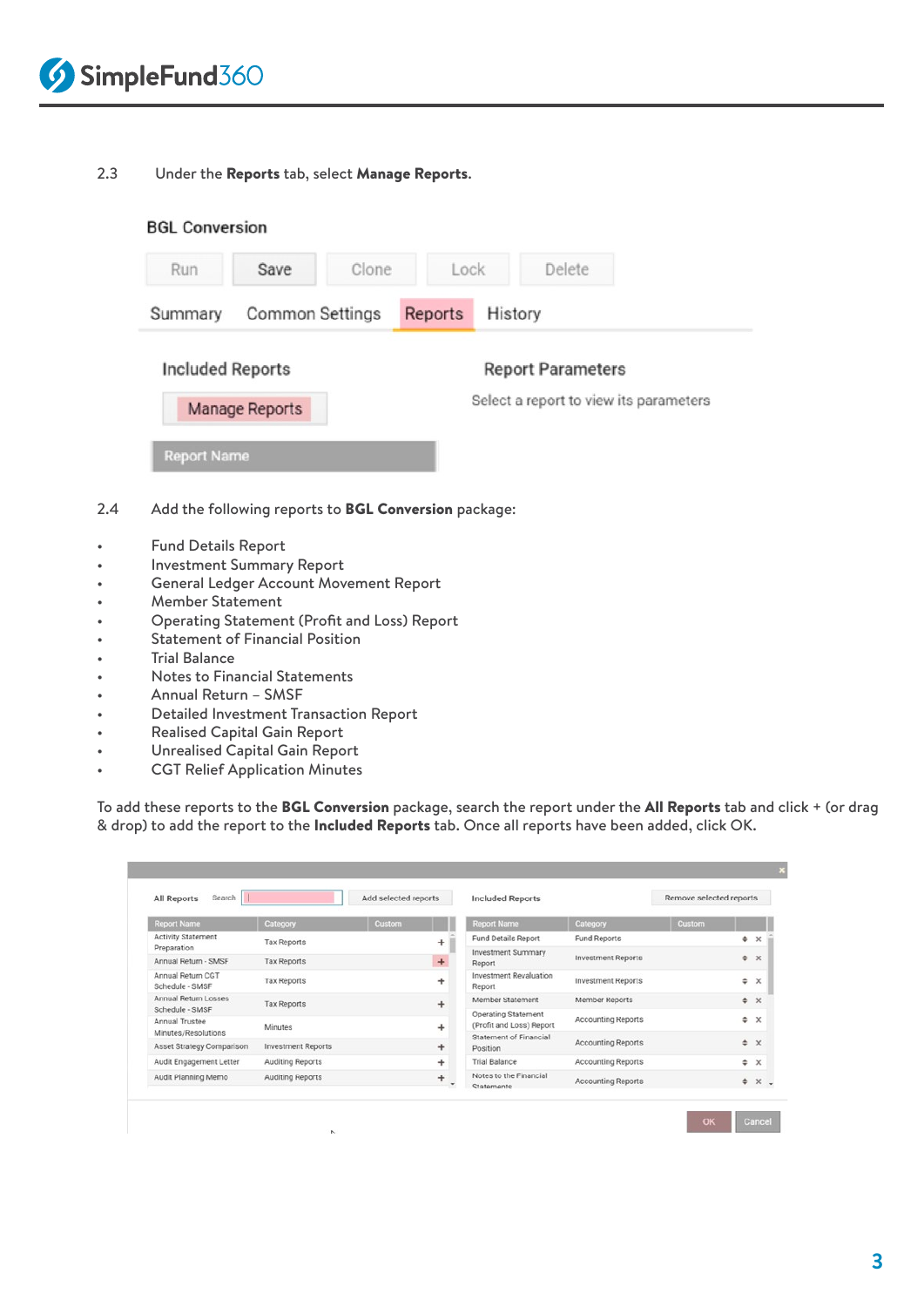2.5 Select Save. Once the Report Package is successfully saved, select Run to begin exporting the reports for the required fund(s).

| Run                     | Save            | Clone | Lock    |         | Delete                                 |  |
|-------------------------|-----------------|-------|---------|---------|----------------------------------------|--|
| Summary                 | Common Settings |       | Reports | History |                                        |  |
| <b>Included Reports</b> |                 |       |         |         | <b>Report Parameters</b>               |  |
|                         | Manage Reports  |       |         |         | Select a report to view its parameters |  |
| <b>Report Name</b>      |                 |       |         |         |                                        |  |
| Fund Details Report     |                 |       |         |         |                                        |  |

- Ensure the Report Date Range is entered as the year that you are converting the fund for (e.g. 01/07/XXXX – 30/06/XXXX).
- Add the fund(s) that you wish to prepare the Report Package for and select Run.

| Run Report Package       |                         |               |                    |                         |
|--------------------------|-------------------------|---------------|--------------------|-------------------------|
| <b>Report Date Range</b> |                         |               |                    |                         |
| From                     | $\frac{1}{\sqrt{2}}$ to |               | Œ                  |                         |
| <b>Select Funds</b>      |                         |               |                    |                         |
| Search                   | Tags                    |               | 969                | Include Suspended Funds |
| All Funds                |                         | Add all funds | Add selected funds |                         |
| Code                     | <b>Name</b>             |               |                    |                         |
| aaa123                   | <b>Test Fund</b>        |               | $+$                |                         |

Once the Report Package has been generated, ensure the box is ticked and select Download to save the zipped file.

| Run             | Save                  | Clone                             | Lock                       | Delete    |               |
|-----------------|-----------------------|-----------------------------------|----------------------------|-----------|---------------|
| Summary         | Common Settings       |                                   | Reports<br>History         |           |               |
| Select all<br>n | $\downarrow$ Download |                                   | e <sup>→</sup> Expand Rows | C Refresh |               |
|                 | Name                  |                                   |                            |           | <b>Status</b> |
|                 |                       | <b>BGL Conversion - Test Fund</b> |                            |           | Successful    |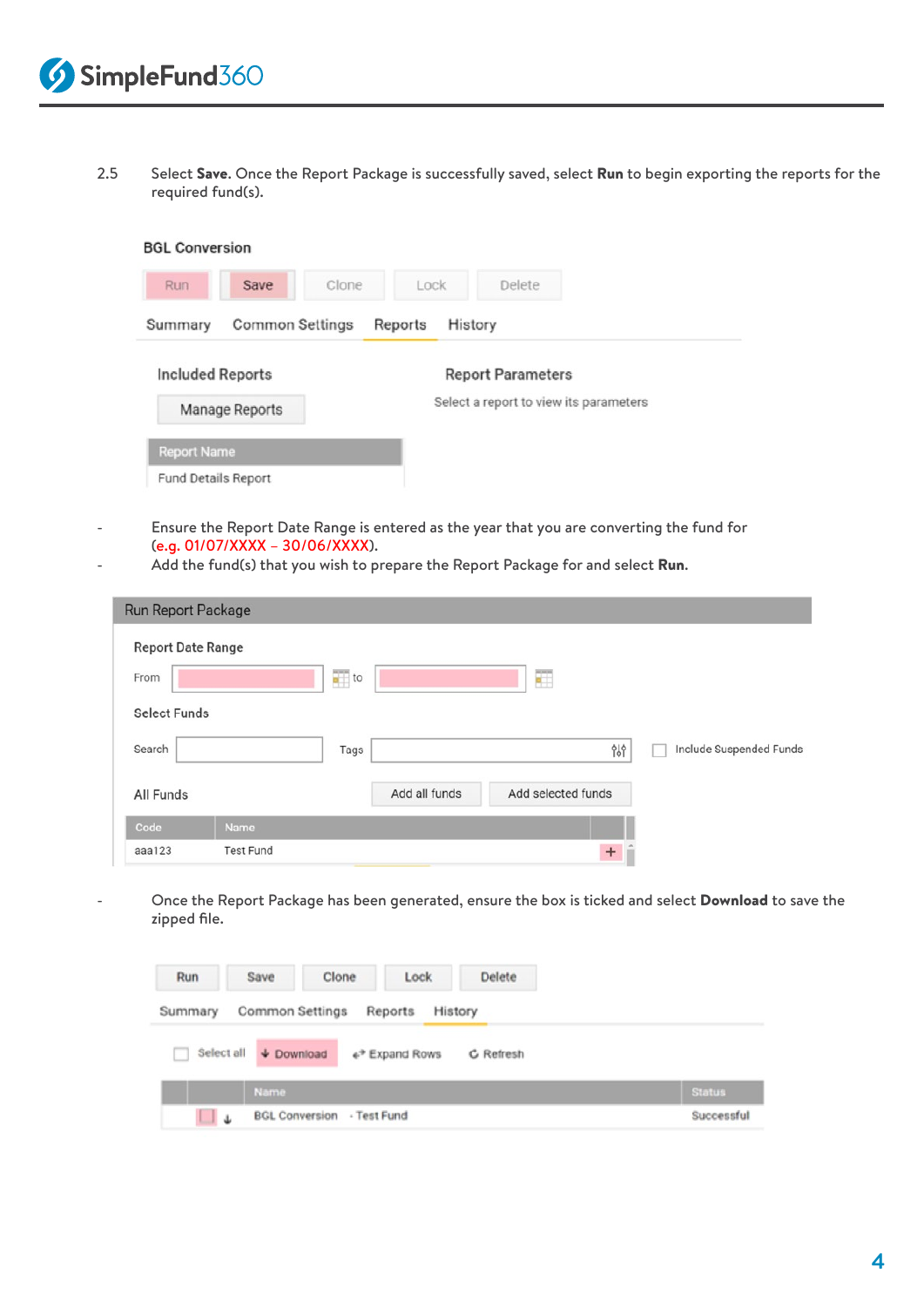## **Bank Statement Extract**

In addition to exporting the above, you may wish to extract a CSV file to capture any current year entries for a bank account. This CSV File can then be imported into Simple Fund 360 once the conversion has been finalised. *Please note, the below process will need to be completed per bank account, as required.* 

#### 1. From the Home Screen;

Select the fund you wish to extract the Account Posting CSV for.



2. Hover over Transactions, select Browse Bank Statements

| Feeds<br>Fund          | <b>Transactions</b><br><b>Members</b>     | <b>Investments</b><br><b>Periodic Processing</b>     | Reports<br>Settings               |
|------------------------|-------------------------------------------|------------------------------------------------------|-----------------------------------|
| <b>AAA Fund</b>        | <b>BANK STATEMENTS</b>                    | <b>EVENTS</b>                                        |                                   |
| Statement of Fin       | <b>Browse Bank Statements</b>             | <b>Browse Events</b>                                 |                                   |
| Date Range<br>1/07     | TRANSACTION MANAGEMENT                    | NEW BUSINESS EVENT                                   | CSV <b>v</b>                      |
| Account: Chart of Ac   | Cash Console<br><b>Match Transactions</b> | Fund Income<br><b>Fund Expenses</b>                  |                                   |
| <b>Transactions: C</b> | Unmatched Cash                            | Investment - Buy                                     |                                   |
| Please note            | <b>TRANSACTION RULES</b>                  | Investment - Sell                                    | s shown in the report may not be. |
| There are no           | <b>View Transaction Rules</b>             | Investment - Corporate Action<br>Instalment Warrants |                                   |

3. Select the Bank Account and the specific date range you want, then click Export to CSV.

| Fund<br>Transactions<br>Investments Periodic Processing<br>Feeds<br>Members                                                  | Reports Settings |                 |                  |                                     |              |
|------------------------------------------------------------------------------------------------------------------------------|------------------|-----------------|------------------|-------------------------------------|--------------|
| <b>Test Fund AAA</b>                                                                                                         |                  |                 |                  |                                     |              |
| Bank Statements Match Transactions<br><b>Business Events</b>                                                                 |                  |                 |                  |                                     |              |
| $\frac{1}{2}$ to<br>Date Range<br><b>Bank Account</b> CBA<br>$\checkmark$                                                    |                  | 羂               | Group By Nothing | Show only Unmatched<br>$\checkmark$ |              |
| & Export CSV<br>$e^{\phi}$ Match To New $\varnothing$ Edit<br>+ Upload CSV<br><b>Delete</b><br>$+$ Add<br><b>EXE</b> Unmatch |                  |                 |                  |                                     |              |
| $\vee$ Description<br>Date                                                                                                   |                  | $\vee$ Cash Out |                  | $\vee$ Cash In                      | $\vee$ Match |

## **Completion**

Once you have collated all the required files, please use the checklist below to ensure no files are missing and are all in the correct format.

You will then be able to upload your data to BGL and the Opening Balance Conversion process can begin to Simple Fund 360.